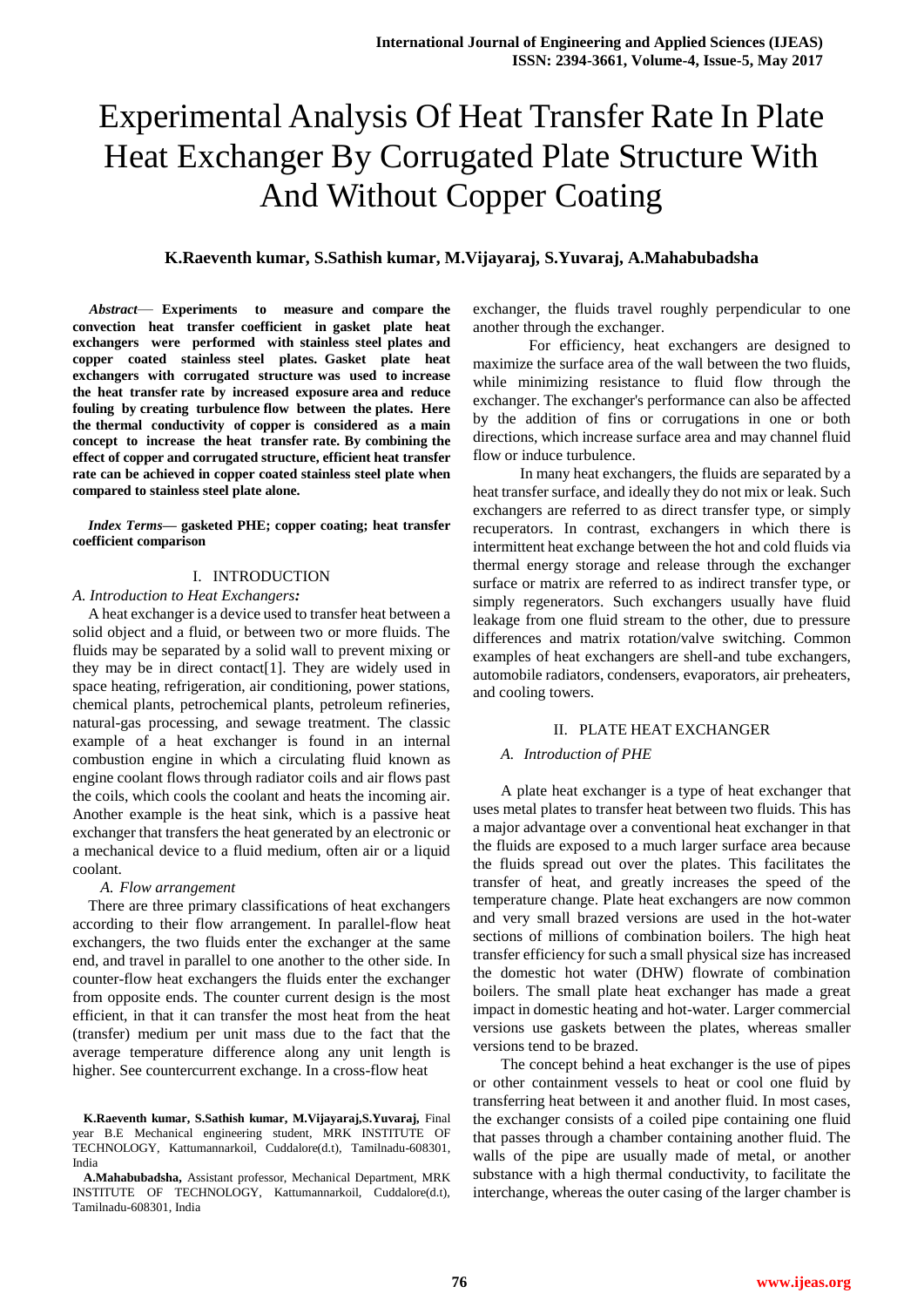## **Experimental Analysis Of Heat Transfer Rate In Plate Heat Exchanger By Corrugated Plate Structure With And Without Copper Coating**

made of a plastic or coated with thermal insulation, to discourage heat from escaping from the exchanger.

The plate heat exchanger (PHE) was invented by Dr Richard Seligman in 1923 and revolutionised methods of indirect heating and cooling of fluids[2]. Dr Richard Seligman founded APV in 1910 as the Aluminium Plant & Vessel Company Limited, a specialist fabricating firm supplying welded vessels to the brewery and vegetable oil trades.

The corrugated pattern on the thermal plate induces a highly turbulent fluid flow. The high turbulence in the PHE leads to an enhanced heat transfer, to a low fouling rate, and to a reduced heat transfer area. Therefore, PHEs can be used as alternatives to shell-and-tube heat exchangers. R410A approximates an azeotropic behavior since it can be regarded as a pure substance because of the negligible temperature gliding.

The heat transfer and the pressure drop characteristics in PHEs are related to the hydraulic diameter, the increased heat transfer area, the number of the flow channels, and the profile of the corrugation waviness, such as the inclination angle, the corrugation amplitude, and the corrugation wavelength.

These geometric factors influence the separation, the boundary layer, and the vortex or swirl flow generation. However, earlier experimental and numerical works were restricted to a single-phase flow. Since the advent of a Brazed PHE (BPHE) in the 1990s, studies of the condensation and/or evaporation heat transfer have focused on their applications in refrigerating and air conditioning systems, but only a few studies have been done. Much work is needed to understand the features of the two-phase flow in the BPHEs with alternative refrigerants. Xiao yang experimented with the two-phase flow distribution in stacked PHEs at both vertical upward and downward flow orientations.

They indicated that non-uniform distributions were found and that the flow distribution was strongly affected by the total inlet flow rate, the vapor quality, the flow channel orientation, and the geometry of the inlet port Holger.

The geometric effects of the plate on the heat transfer and the pressure drop were investigated by varying the mass flux, the quality, and the condensation temperature.

## *B. Types Of Plate Heat Exchangers*

Plate-type heat exchangers are usually built of thin plates (all prime surfaces). The plates are either smooth or have some form of corrugation, and they are either flat or wound in an exchanger. Plate heat exchangers can be classified as gasketed, welded (one or both fluid passages), or brazed, depending on the leak tightness required. Other plate-type exchangers are spiral plate, lamella, and plate coil exchangers.

#### C. *Advantages And Limitations*:

Some advantages of plate heat exchangers are as follows. They can easily be taken apart into their individual components for cleaning, inspection, and maintenance.

The heat transfer surface area can readily be changed or rearranged for a different task or for anticipated changing loads, through the flexibility of plate size, corrugation patterns, and pass arrangements.

High shear rates and shear stresses, secondary flow, high turbulence, and mixing due to plate corrugation patterns reduce fouling to about 10 to 25% of that of a shell-and-tube exchanger, and enhance heat transfer.

Very high heat transfer coefficients are achieved due to the breakup and reattachment of boundary layers, swirl or vortex flow generation, and small hydraulic diameter flow passages.

Because of high heat transfer coefficients, reduced fouling, the absence of bypass and leakage streams, and pure counter flow arrangements, the surface area required for a plate exchanger is one-half to one-third that of a shell-and tube exchanger for a given heat duty, thus reducing the cost, overall volume, and space requirement for the exchanger.

### III. EXPERIMENTAL SETUP



The plate heat exchanger is formed up by a set of corrugated metal plates. The corrugated plates are mounted in a frame with a fixed plate on one side and a movable pressure plate and pressed together with tightening bolts. The corrugated plates serve not only to raise the level of turbulence, but also provide numerous supporting points to withstand the pressure difference between the media.

The hot medium may not flow through the apparatus without the cold medium flowing through. This is to prevent damage to the apparatus. In case the cold medium is present but does not flow while the hot medium is flowing through, the cold medium will start boiling and the apparatus will be damaged.

Sudden pressure and temperature changes should be prevented. When a heat exchanger (filled with water or a water mixture) which is not in operation is exposed to temperatures below zero, the plates can become deformed. If a danger of frost occurs, the heat exchanger should be drained completely.



Fig. 3.2 schematic diagram of PHE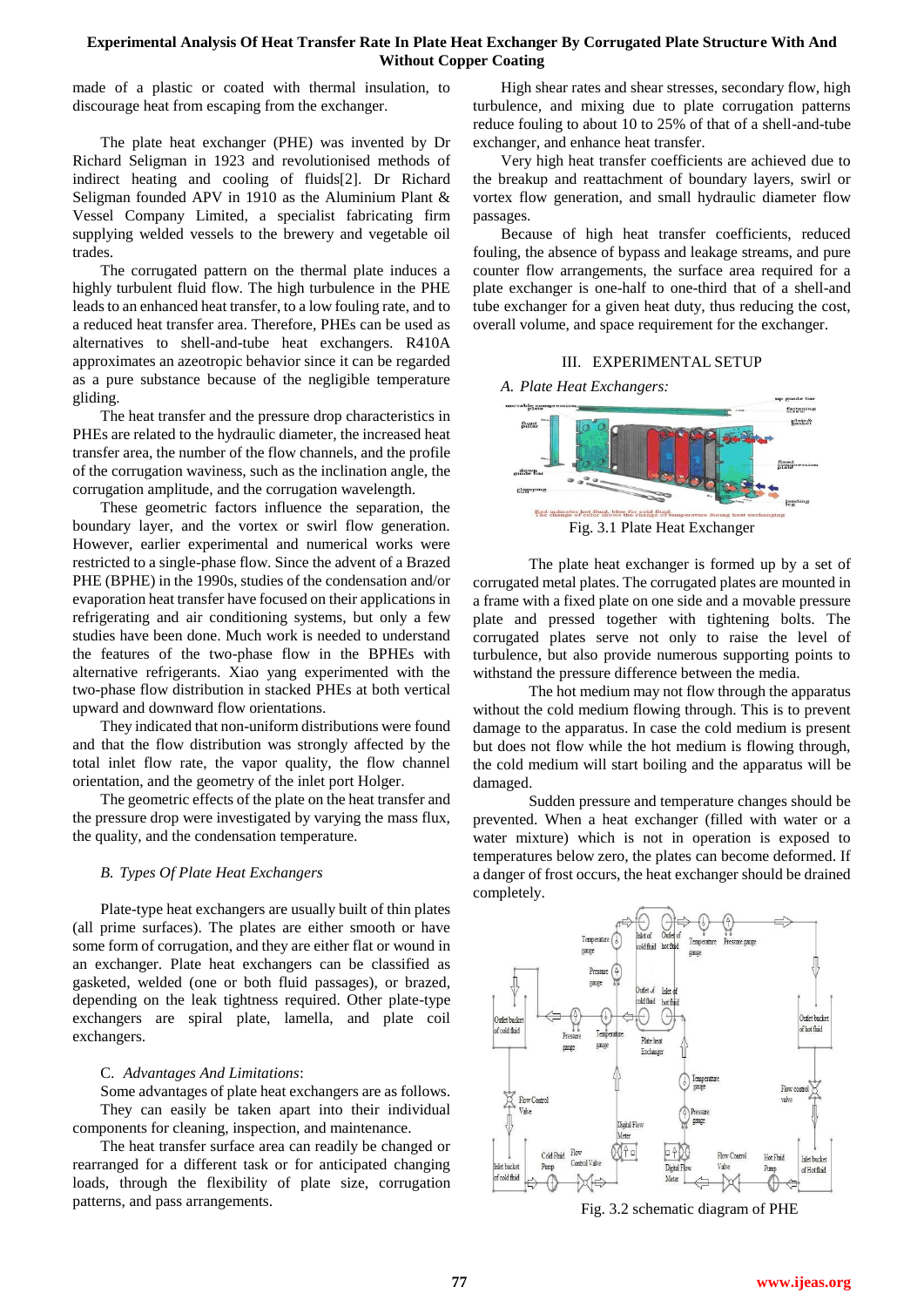*1) Parts Of Plate Heat Exchangers:*

- Frames
- Plates
- Gaskets
- Flow Arrangements

## *B. General setup:*

1. The zero correction of the thermocouples are determined by measuring steady the fluid inlet and outlet temperature under the following conditions (without switching on the heater).

 $\Box$  Stationary (Assuming the equipment is at equilibrium, before the start of the experiment, all the thermocouples should indicate the same temperature. Any deviation indicates the error of the thermometer/sensor combination)

Allow minimal flow of the hot fluid and measure any temperature difference.

□ Set the pump to maximum capacity flow rate ( $\approx$  155 kg/h), and measure the temperature difference between the outlet and inlet of the hot fluid.

2. Set the temperature of the inlet hot fluid in the dual temperature indicator cum controller. The set point should be set around 65 to 70˚C.

3. Provide cooling water supply to the plate heat exchanger so that the flowrate is 111kg/h. This will ensure that the temperature rise is restricted to about 2–3˚C. Keep this flow rate constant throughout the experiment.

4. Connect the 15 A and 5 A plug pins to a stable 230 V A.C. electric supply. Care should be taken to connect these two pins in different phases of the power supply. Switch on the heater power supply.

5. Adjust the flow rate of hot fluid through the heat exchanger by adjusting the speed of hot fluid circulation pump. Note down the flow rate of hot fluid as indicated by the rotameter. If during the course of any experiment, the flow rate changes (due to power fluctuations, or due to temperature changes), to manually reset the flow rate to the desired set value. This kind of adjustments should be done for all the experiments to follow to ensure that the flow rate is maintained at a constant value.

## C. *Flow distribution and heat transfer equation*

Design calculations of a plate heat exchanger include flow distribution and pressure drop and heat transfer. The former is an issue of Flow distribution in manifolds.[4] A layout configuration of plate heat exchanger can be usually simplified into a manifold system with two manifold headers for dividing and combining fluids, which can be categorized into U-type and Z-type arrangement according to flow direction in the headers, as shown in manifold arrangement. Bassiouny and Martin developed the previous theory of design[5][6]. In recent years Wang [7][8] unified all the main existing models and developed a most completed theory and design tool.

The total rate of heat transfer between the hot and cold fluids passing through a plate heat exchanger may be expressed as:  $Q = UA\Delta Tm$  where U is the Overall heat transfer coefficient, A is the total plate area, and ∆Tm is the Log mean temperature difference. U is dependent upon the heat transfer coefficients in the hot and cold streams [3].

## IV. COPPER COATING THE HEAT TRANSFER PLATES

In order to increase the performance of plate heat exchanger we use the property of copper to transfer high rate of heat. Copper has high thermal conductivity, so it will increase the heat transfer rate.

# *1. Copper Coating By Electroplatting*

There are several methods to coat a metal on a metal surface. Here electroplating method is used to coat the copper on the heat transfer plates.



- $\triangleright$  Copper rod is taken as anode and plate is taken as cathode. Copper sulphate solution is used as electrolyte because copper is being to be plated.
- $\triangleright$  The following reactions are happened while the electrodes are powered by a DC battery.
- At cathode :  $Cu^{2+}(aq) + 2e^- \rightarrow Cu$
- $\triangleright$  At anode:  $Cu \rightarrow Cu^{2+} (aq) + 2e^{-}$
- $\triangleright$  The valence copper atoms are being attracted by the plate in the cathode because of its positive charge nature.
- $\triangleright$  By this way the copper in the anode is coated in the heat transfer plates.
- $\triangleright$  The amount of copper deposited in the plate can be governed by Faraday's law.

## V. CALCULATION

A. *Formula Used***:**

\n- Nusselt Number\n 
$$
Nu = 0.023 \text{Re}^{0.8} \text{Pr}^{0.4}
$$
\n
\n- Over all heat transfer co-efficient\n 
$$
U = [1/h_i + 1/h_o]^{1}
$$
\n
\n

Heat Transfer Rate

- $Q = UA \Delta T_m$
- Amount of copper deposited

$$
V=K\;I\;t
$$

Where, V-is the volume of metal plated in m3, I-is the flowing current in ampere,

t-is the time for which current passes through, and K-is a constant depending on electrochemical equivalent and density of electrolyte is m2/A – S.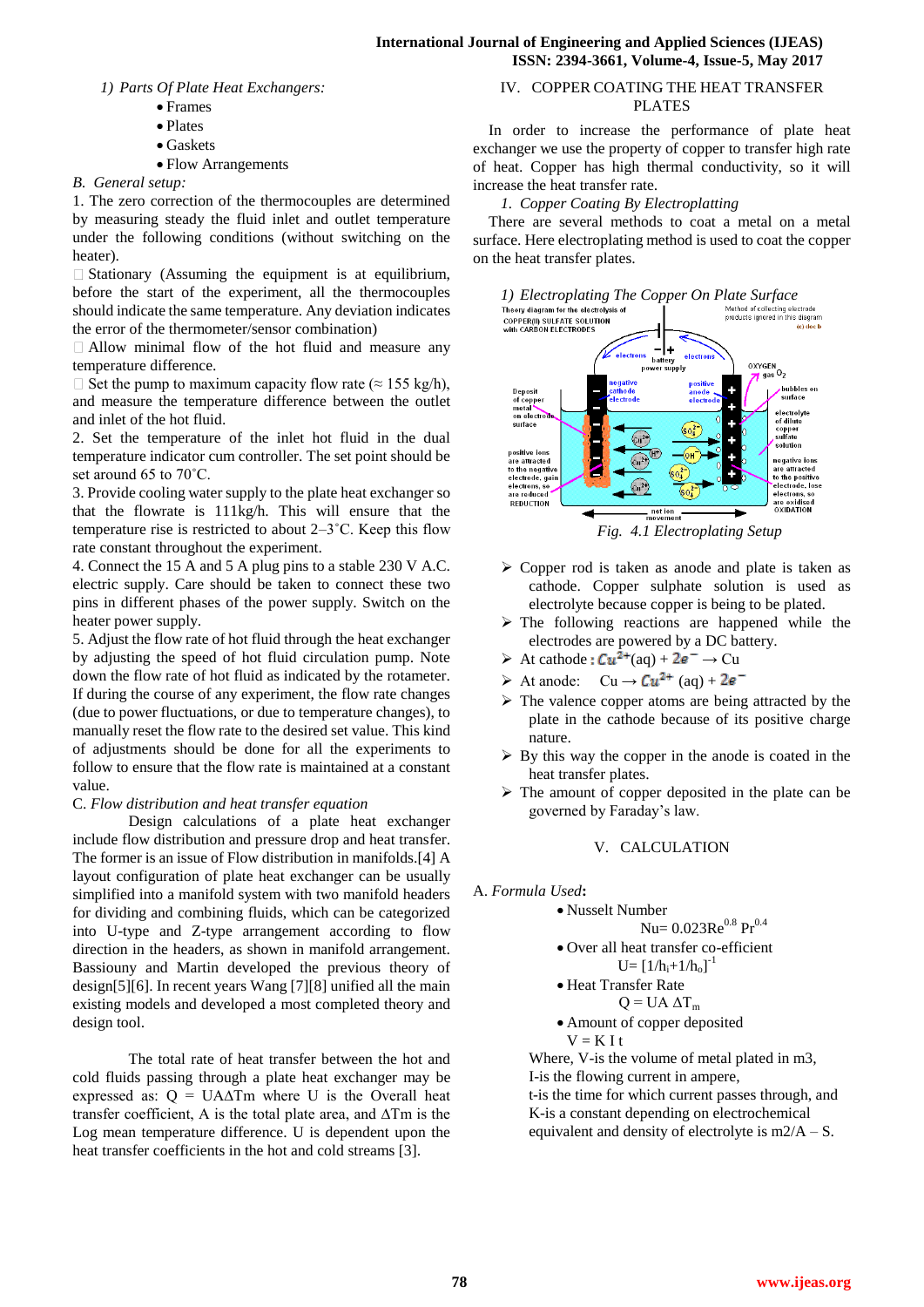## **Experimental Analysis Of Heat Transfer Rate In Plate Heat Exchanger By Corrugated Plate Structure With And Without Copper Coating**

B. *Used Values* Hot fluid – hot water at  $80^{\circ}$ C. Cold fluid – normal water at  $25^{\circ}$ C. Mass flow rate  $-0.25$  lit/sec. Heat transfer area  $-0.2$  sq.m Properties of water are taken at respective temperature. No.of plates – 7. 1-1 pass flow. *C. Before Copper Coating On Ss 316 Plates* FOR HOT FLUID: Properties of hot fluid at  $80^{\circ}$ C :  $p = 971.6$  kg/m<sup>3</sup>  $v = 0.411 \times E^{-6}$  m<sup>2</sup>/sec  $C_p = 4196.07$  j/kg.k  $K = 0.670$  w/m.k  $\mu = 0.000355$  kg/ms *1. Heat rejected by hot water:*  $Q = mC_{ph}\Delta T_h$  $= 0.25*4193.07*(80-71)$  $= 9441.16 W$ *2. Hot water mean temperature:*  $T_{avg} = (T_{hi} + T_{ho})/2$  $\frac{80+71}{2}$  $T_{avg} = 75.5^{\circ}c$ *3. Hydraulic diameter:*  $D_{\rm e} = 2b$  $=2*0.007$  $= 0.014$  m *4. Flow area of hot water:*  $A_h = N_h$ Wb  $= 3*0.13*0.007$  $= 0.00273$   $m^2$ *5. Velocity of hot water:*  $V_h = \frac{m_h}{A_h * \rho_h}$ 0.25 =  $= 0.09425$  m/s *6. Reynolds number for hot fluid:*  $Re_h\!\!=\!\frac{\rho_h v_h p_e}{\rho}$ μь  $\frac{64}{100}$ <br>= 971.6\*0.09425 \*0.014 0.000355  $= 3611.34$ *7. Prandlt number for hot fluid :*  $P\eta_{\text{h}}=\frac{\mu_{\text{h}}c_{ph}}{k_{\text{h}}}$  $=$  $\frac{4196.07*0.000355}{41}$ 0.670  $=2.223$ *8. Nusselt number for hot fluid:* Here  $Re > 2300$  so taking relation for turbulent flow  $Nu_h = 0.662 Re^{0.5} Pr^{0.33}$ *9. Heat transfer coefficient for hot fluid:*  $h_h = (0.662) \left( \frac{k_h}{p_a} \right) Re^{0.5} Pr^{0.33}$  (v Nu = h.  $D_e/k$ )  $= 0.662*(0.670/0.014)*3611.34<sup>0.5</sup>2.223<sup>0.33</sup>$  $= 2478.16$  W/ $m^2$ k

*FOR COLD FLUID: Properties of cold fluid at* 25<sup>°</sup>C:  $ρ = 997.13 kg/m<sup>3</sup>$  $v = 7.23 \times E^{-6} \text{ m}^2/\text{sec}$  $C_p = 4180 \text{ j/kg.k}$  $K = 0.6069$  w/m.k  $\mu = 0.000891 \text{ kg} / \text{ms}$ *10. Heat gained by cold water:*  $Q = mC_{pc}\Delta T_c$  $=0.25*4180*(33-25)$  $= 8360 W$ *11. cold water mean temperature:*  $\underbrace{T_{avg}=(Tc_i+Tc_o)/2}_{\underline{\hspace{1em}\textbf{25+33}}}% =T_{25+3}+T_{25+3}+T_{25+3}+T_{25+3}+T_{25+3}+T_{25+3}+T_{25+3}+T_{25+3}+T_{25+3}+T_{25+3}+T_{25+3}+T_{25+3}+T_{25+3}+T_{25+3}+T_{25+3}+T_{25+3}+T_{25+3}+T_{25+3}+T_{25+3}+T_{25+3}+T_{25+3}+T_{25+3}+T_{25+3$  $\frac{\frac{1}{25}+a}{2}$  $T_{avg} = 29^0c$ *12. Hydraulic diameter:*  $D_{\epsilon} = 2b$  $=2*0.007$  $= 0.014$  m *13. Flow area of cold water:*  $A_c = N_c Wb$  $= 3*0.13*0.007$  $= 0.00273$   $m^2$ *14. Velocity of cold water:*  $V_c = \frac{m_c}{A_c \cdot \rho_c}$  $0.25$  $=\frac{1}{0.00273*997.13}$  $= 0.092$  m/s *15. Reynolds number for cold fluid:*  $Re_c = \frac{\rho_c v_c \, D_c}{\rho_c}$  $\frac{\mu_c}{2}$ =  $\frac{997.13*0.092*0.014}{2}$ 0.000891  $= 1441.4$ *16. Pradlt number for cold fluid :*  $Pr_c = \frac{\mu_c c_{pc}}{k_c}$  $=$  $\frac{0.000891*4180}{0.000891*4180}$ 0.6069  $= 6.136$ *17. Nusselt number for cold fluid:*  $Nu_c = 0.662 Re^{0.5} Pr^{0.32}$ *18. Heat transfer coefficient for cold fluid:*  $= (0.662)$  ( $\frac{N_{\text{e}}}{R}$ )  $Re^{0.5} Pr^{0.33}$  ( $\therefore$  Nu = h.d<sub>i</sub>/k)  $= 0.662*(0.6069/0.014)*1441.4^{0.5} * 6.136^{0.33}$  $= 1982.63$  W/ $m^2k$ *19. Overall heat transfer coefficient:*  $\frac{1}{u} = \frac{1}{h_c} + \frac{1}{h_h} + \frac{t}{k_p}$  $=\frac{1}{1982.63}+\frac{1}{2478.16}+\frac{0.00006}{16.5}$ 16.5  $\frac{1}{u}$  = 9.1155\*10<sup>-4</sup>  $U = 1097.03 W/m^2 k$ *20. LMTD:*  $(T_{hi}-T_{co})-(T_{ho}-T_{ci})$  $\Delta T_{\rm m} = \frac{1}{\ln\{(T_{hi}-T_{co})/(T_{ho}-T_{ci})\}}$  $(80 - 33) - (71 - 25)$  $=\frac{\ln\{(80-33)/(71-25)\}}{1}$  $= 46.49$ <sup>o</sup> C